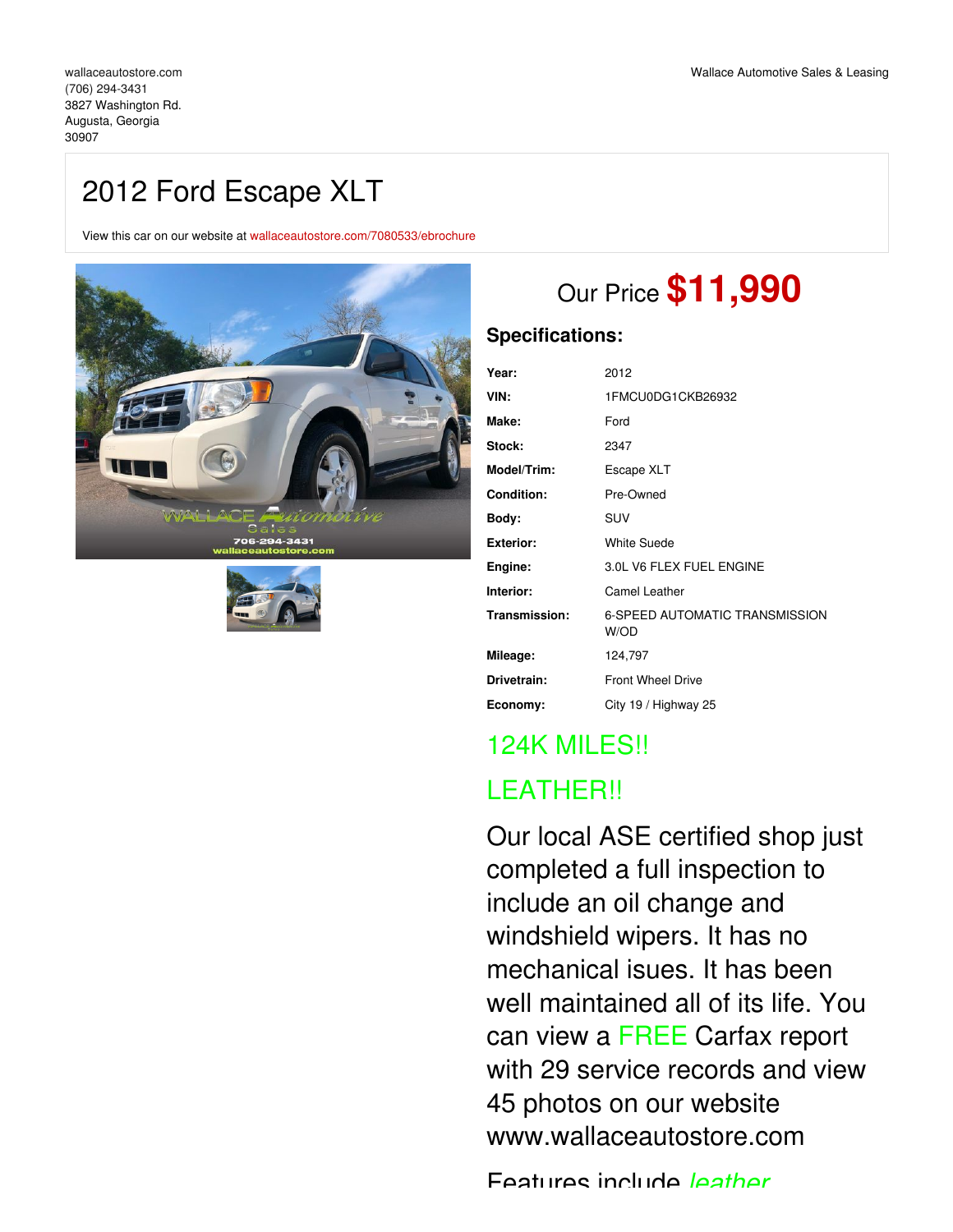## Features include *leather, Bluetooth, heated seats, sunroof, power locks, power windows, SecuriLock keyless entry pad, and a 3.0L V6.*

Here at Wallace Automotive Sales and Leasing, each car is hand picked and must meet our guidelines before we consider purchasing the vehicle. We select low mileage and Carfax/Autocheck Certified cars. All vehicles undergo a complete mechanical inspection before being placed for sale on our lot. All documents and reports are on hand. We fix all issues, if any, that are found during the inspection. We believe you deserve the highest quality and we deliver. We are a family owned and operated business. My decision is to do everything within my power to earn your business.

### 2012 Ford Escape XLT

Wallace Automotive Sales & Leasing - (706) 294-3431 - View this car on our website at[wallaceautostore.com/7080533/ebrochure](https://wallaceautostore.com/vehicle/7080533/2012-ford-escape-xlt-augusta-georgia-30907/7080533/ebrochure)



#### 2012 Ford Escape XLT

Wallace Automotive Sales & Leasing - (706) 294-3431 - View this car on our website at[wallaceautostore.com/7080533/ebrochure](https://wallaceautostore.com/vehicle/7080533/2012-ford-escape-xlt-augusta-georgia-30907/7080533/ebrochure)

## **Installed Options**

## **Interior**

- Front/rear floor mats- Ice blue illuminated gauge cluster- Illuminated entry
- Instrument cluster -inc: message center, compass, outside temp display
- Leather-wrapped tilt steering wheel w/speed controls & audio controls
- Lighting -inc: center dome lamp, map lights, rear cargo area light- Manual air conditioning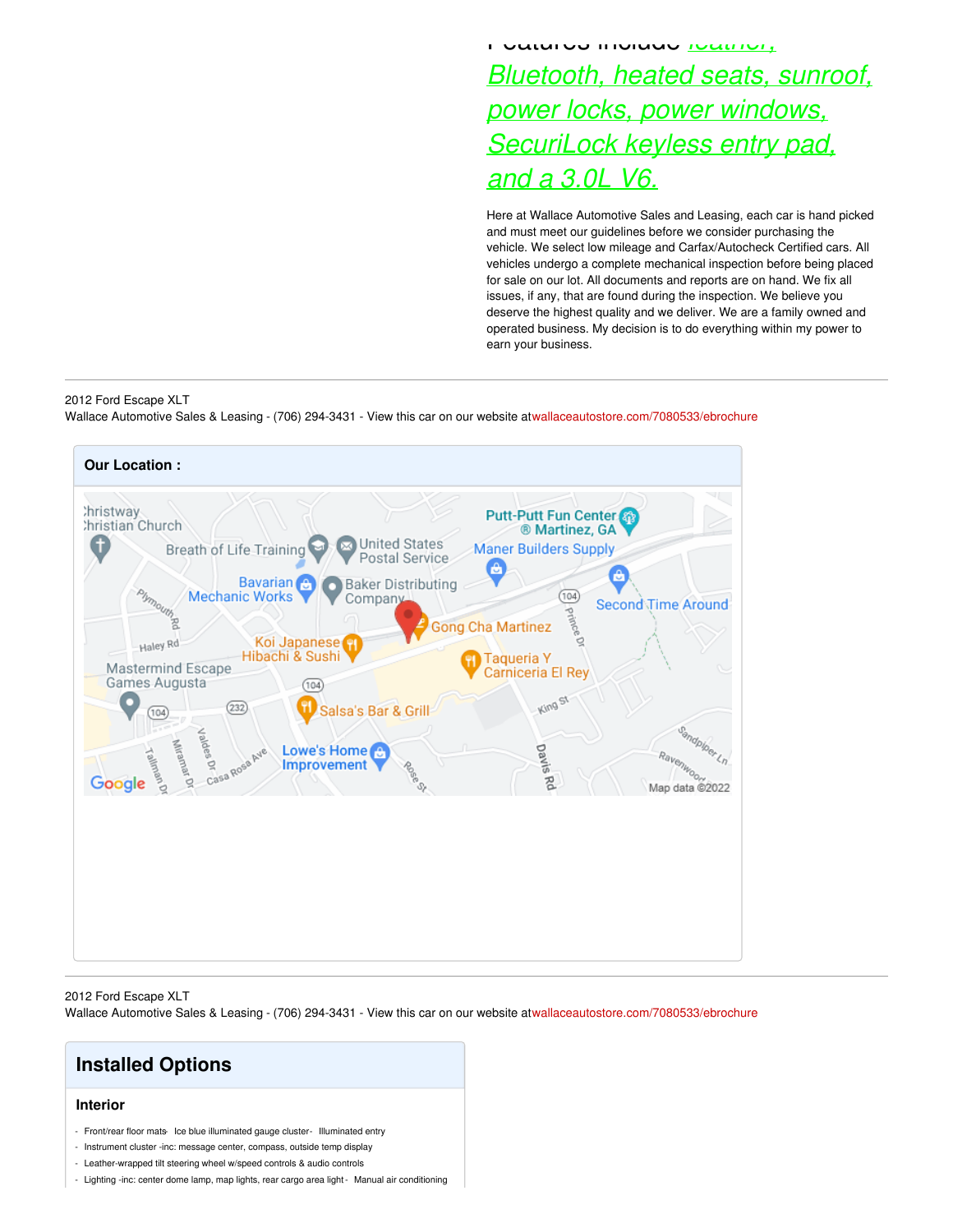#### - Overhead console

- Premium eco-friendly cloth front bucket seats -inc: 6-way pwr driver seat Pwr locks
- Pwr points -inc: (1) 1st row, (1) 2nd row Pwr windows w/1-touch driver down
- Rear window defroster- Remote keyless entry- SecuriCode keyless entry keypad
- SecuriLock passive anti-theft system (PATS)- Sunvisors w/dual illuminated mirrors
- Floor console -inc: storage bin, removable interior bin, (4) cup holders
- Electrochromic rearview mirror -inc: compass- Driver & front passenger side map pockets
- Black center stack- All-position head restraints- 2nd row coat hook
- 2nd row 60/40 split bench seat -inc: tip-fold-flat latch

#### **Exterior**

- Wheel nut wrench & jack- Variable intermittent windshield wipers
- Spare tire, mini space saver- Roof rack rails- Rear 2-speed wiper w/washer
- Privacy glass- P235/70R16 all-season BSW tires- Fog lamps
- Chrome grille w/lower body color- Body color liftgate- Body color front/rear fascias
- Black pwr exterior mirrors -inc: integrated blind spot mirror Black door handles
- Auto-lamp headlamps- 16" aluminum wheels

## **Safety**

- Front/rear floor mats- Ice blue illuminated gauge cluster- Illuminated entry
- Instrument cluster -inc: message center, compass, outside temp display
- Leather-wrapped tilt steering wheel w/speed controls & audio controls
- Lighting -inc: center dome lamp, map lights, rear cargo area light- Manual air conditioning - Overhead console
- Premium eco-friendly cloth front bucket seats -inc: 6-way pwr driver seat Pwr locks
- Pwr points -inc: (1) 1st row, (1) 2nd row Pwr windows w/1-touch driver down
- Rear window defroster- Remote keyless entry- SecuriCode keyless entry keypad
- SecuriLock passive anti-theft system (PATS)- Sunvisors w/dual illuminated mirrors
- Floor console -inc: storage bin, removable interior bin, (4) cup holders
- Electrochromic rearview mirror -inc: compass- Driver & front passenger side map pockets
- Black center stack- All-position head restraints- 2nd row coat hook
- 2nd row 60/40 split bench seat -inc: tip-fold-flat latch

### **Mechanical**

- 2.5L I4 Duratec engine- 6-speed automatic transmission w/OD- Battery saver feature
- Electric pwr assisted steering (EPAS)- Front disc/rear drum brakes- Front wheel drive

## **Option Packages Factory Installed Packages** \$1,195 - 3.0L V6 FLEX FUEL ENGINE - 6-SPEED AUTOMATIC TRANSMISSION W/OD \$345 - INTEGRATED SIDE STEP BARS \$395 - SYNC VOICE-ACTIVATED COMMUNICATIONS & ENTERTAINMENT SYSTEM -inc: Bluetooth capability, steering wheel audio controls, USB port, audio input jack, 911 Ass vehicle health reports, traffic reports, GPS turn by turn directions, information services - WHITE SUEDE - CAMEL, LEATHER BUCKET SEATS